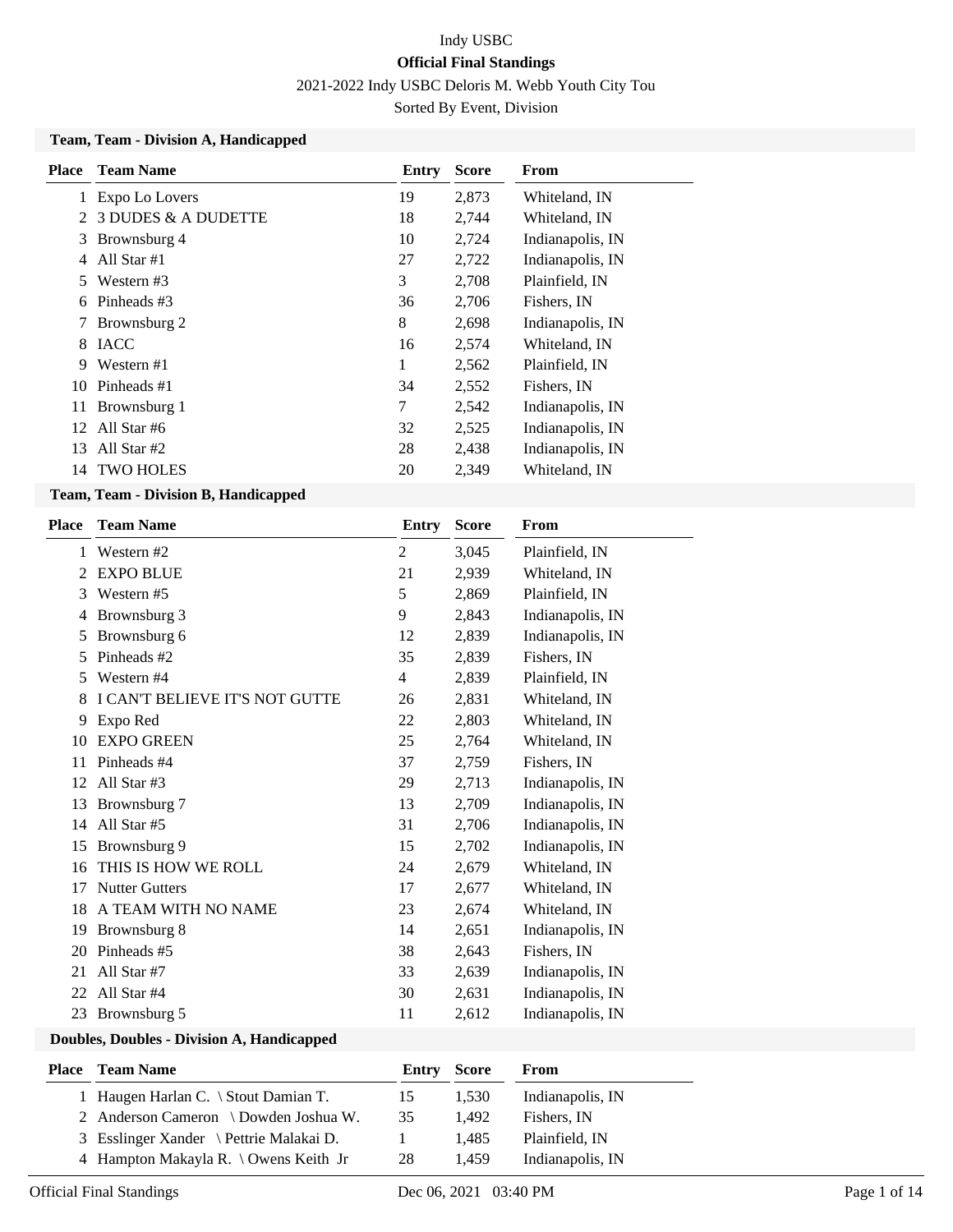2021-2022 Indy USBC Deloris M. Webb Youth City Tou

Sorted By Event, Division

## **Doubles, Doubles - Division A, Handicapped**

| <b>Place</b> | <b>Team Name</b>                                | Entry | <b>Score</b> | <b>From</b>      |
|--------------|-------------------------------------------------|-------|--------------|------------------|
| 5.           | Herman Ashton \ Faulkner Noah                   | 27    | 1,453        | Indianapolis, IN |
| 6            | McNeely Brady $\setminus$ Ross Elliott V.       | 7     | 1,412        | Indianapolis, IN |
| 7            | Luna Christian A. $\setminus$ Sutton Donnie J.  | 20    | 1,393        | Whiteland, IN    |
| 8            | Wilson Zachary T. $\lambda$ Russell Cayden M.   | 36    | 1,357        | Fishers, IN      |
| 9            | Arroyo Antonio E. \ Jones Alex R.               | 34    | 1,351        | Fishers, IN      |
| 9            | Englert Holden $\setminus$ Cruea Zachary        | 8     | 1,351        | Indianapolis, IN |
| 11           | Bauerle Jordan \ White Sean                     | 27    | 1,348        | Indianapolis, IN |
|              | 12 Case Michael D. \ Walker Bryson G.           | 18    | 1,346        | Whiteland, IN    |
|              | 13 Lundsford Caiden L. \ Doody Aidan J.         | 16    | 1,339        | Whiteland, IN    |
|              | 14 Zore James \ Loviscek James E.               | 7     | 1,335        | Indianapolis, IN |
|              | 15 Luna Isrrael S. \ Estes Carson J.            | 16    | 1,305        | Whiteland, IN    |
|              | 16 Speer Riley J. \ Speer Ryan C.               | 32    | 1,287        | Indianapolis, IN |
| 17           | Hansen Lydia N. \ Kennedy Meagan                | 8     | 1,281        | Indianapolis, IN |
| 18           | Dollar Nathanael \ Buchanan Savion              | 1     | 1,278        | Plainfield, IN   |
| 19           | Fiddler Spencer \ Dowden Jackson A.             | 34    | 1,262        | Fishers, IN      |
| 20           | Lundsford Parker A. \ Danz Nathan               | 20    | 1,251        | Whiteland, IN    |
| 21           | Thompson Trevar K. $\setminus$ Stephenson Bobby | 32    | 1,104        | Indianapolis, IN |

### **Doubles, Doubles - Division B, Handicapped**

| Place        | <b>Team Name</b>                           | <b>Entry</b>   | <b>Score</b> | From             |
|--------------|--------------------------------------------|----------------|--------------|------------------|
| $\mathbf{1}$ | Stailey Ryan \ Diers Bree                  | 2              | 1,487        | Plainfield, IN   |
| 2            | Howard Darriyah \ Kingery Raymond          | 31             | 1,459        | Indianapolis, IN |
| 3            | Albrecht Jake \ Harrison Gavin             | 9              | 1,447        | Indianapolis, IN |
| 4            | Adkins Nikolaos L. \ Bastin Nathan         | 26             | 1,445        | Whiteland, IN    |
| 5            | Case Richard D. \ Jones Serenity           | 19             | 1,435        | Whiteland, IN    |
| 6            | Bohl Teri L. \ Wilson Aiden M.             | 22             | 1,433        | Whiteland, IN    |
| 7            | Gorman Katelyn \ Gorman Ryan               | 21             | 1,431        | Whiteland, IN    |
| 8            | Finley Jonathan J. \ Sanders James         | 17             | 1,426        | Whiteland, IN    |
| 9            | Rosson Braxton J. \ Kellar Aliah           | 29             | 1,420        | Indianapolis, IN |
| 10           | Russell Cameron \ Hunt Maris C.            | 36             | 1,416        | Fishers, IN      |
| 11           | Viers Tyler A. \ Mucci Peyten              | 10             | 1,403        | Indianapolis, IN |
| 12           | Mucci Braxton \ Raphael Caleb              | 12             | 1,391        | Indianapolis, IN |
| 13           | Hawkins Kyran D. \ Beaty Cayden            | 31             | 1,390        | Indianapolis, IN |
| 14           | Evans Keagan R. \ Whittaker Makaylah       | 25             | 1,384        | Whiteland, IN    |
| 15           | Bachmann Damien \ Castner Spencer          | $\overline{4}$ | 1,365        | Plainfield, IN   |
| 15           | Hooten Joshua \ Dillard Braydon M.         | 19             | 1,365        | Whiteland, IN    |
| 17           | Vozniak Nick J. \ Stratton Connor J.       | 38             | 1,357        | Fishers, IN      |
| 18           | Mckeller Jasmine \ Cash Alyssa D.          | 28             | 1,353        | Indianapolis, IN |
| 19           | Heldman Emily \Acton Edan                  | 33             | 1,352        | Indianapolis, IN |
| 20           | Sage Aiden W. \ Jones Brooklyn             | 26             | 1,348        | Whiteland, IN    |
| 21           | Loviscek Elaina \ Rittenhouse Nadiah       | 10             | 1,347        | Indianapolis, IN |
| 22           | Caplinger Ashton \ White Jr David          | 3              | 1,342        | Plainfield, IN   |
| 23           | West Logan R. $\setminus$ Holden Alison R. | 23             | 1,339        | Whiteland, IN    |
| 24           | Jones Graham \ Stolle Evan                 | 35             | 1,330        | Fishers, IN      |
|              | 25 Lundsford Chase D. \ Coy McKenna L.     | 17             | 1,321        | Whiteland, IN    |
|              | 26 Estes Elizabeth M. \ Allen Madison      | 16             | 1,316        | Whiteland, IN    |
|              | 27 Dill Alexander J. \ Bauerle Lori A.     | 33             | 1,314        | Indianapolis, IN |
|              |                                            |                |              |                  |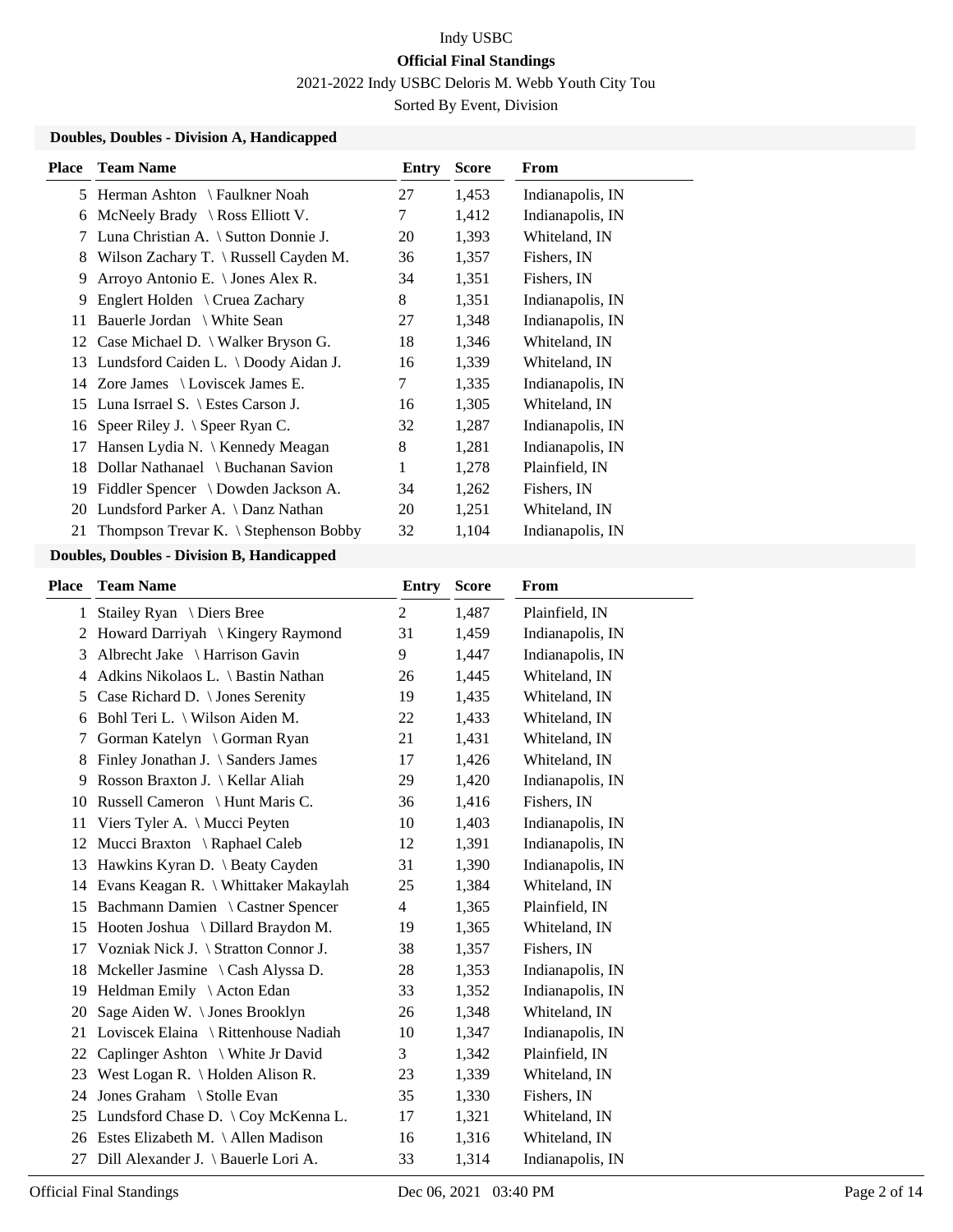2021-2022 Indy USBC Deloris M. Webb Youth City Tou

Sorted By Event, Division

## **Doubles, Doubles - Division B, Handicapped**

| Place | <b>Team Name</b>                                | Entry | Score | From             |
|-------|-------------------------------------------------|-------|-------|------------------|
|       | 28 Murello Ashton T. \ Rice Addyson M.          | 18    | 1.297 | Whiteland, IN    |
|       | 29 Drake Cameron A. \ Lepper Riley G.           | 26    | 1.296 | Whiteland, IN    |
|       | 30 Lockard Rachel \ Moors Emma                  | 9     | 1.273 | Indianapolis, IN |
|       | 31 Pulley Owen M. $\setminus$ Kenimond Emrey J. | 3     | 1.246 | Plainfield, IN   |

### **Doubles, Doubles - Division C, Handicapped**

| <b>Place</b> | <b>Team Name</b>                          | <b>Entry</b>   | <b>Score</b> | <b>From</b>      |
|--------------|-------------------------------------------|----------------|--------------|------------------|
| $\mathbf{1}$ | Douglas Caleb \ Hall-Graham Raymond       | 13             | 1,495        | Indianapolis, IN |
| 2            | Phipps John T. \ Calhoun Connor J.        | 22             | 1,426        | Whiteland, IN    |
| 3            | Oakley Jasmine \ Hooton Colton D.         | 25             | 1,423        | Whiteland, IN    |
| 4            | Taylor Braden \Taylor Trent               | 29             | 1,415        | Indianapolis, IN |
| 5            | Thatcher Ruth E. \ Pulley Olivia          | 5              | 1,407        | Plainfield, IN   |
| 5            | Norris Ryan \ Freeman Drayten             | $\overline{2}$ | 1,407        | Plainfield, IN   |
| 7            | Dowden James \ Holder Chase               | 38             | 1,402        | Fishers, IN      |
| 8            | Powell Addison E. \ Bartley Annabel       | 37             | 1,383        | Fishers, IN      |
| 9            | Ross Caleb N. \ Striegel Nathan           | 13             | 1,382        | Indianapolis, IN |
| 10           | Calhoun Gabriella E. \ Irvin LIllie F.    | 24             | 1,378        | Whiteland, IN    |
| 11           | Majors Leslie \ Latta Brayden             | 11             | 1,370        | Indianapolis, IN |
| 12           | Messer Natalie $\setminus$ Messer William | 30             | 1,359        | Indianapolis, IN |
| 13           | Glass MaKenzie N. \ Shockey Elissa        | 14             | 1,352        | Indianapolis, IN |
| 14           | Mucci Grasan \ Mucci Landen               | 14             | 1,351        | Indianapolis, IN |
| 15           | Contreras Sierra I. \ Contreras Gene C.   | 21             | 1,350        | Whiteland, IN    |
|              | 16 Watkins Michael A. \ Neel Madison A.   | 23             | 1,349        | Whiteland, IN    |
| 17           | Cobb David M. II \ Daniels Gracyn         | 30             | 1,345        | Indianapolis, IN |
| 18           | Nix Sam \ Froelich Corey C.               | 6              | 1,335        | Plainfield, IN   |
| 19           | Latta Grayson E. \ Shockey Eddie          | 11             | 1,329        | Indianapolis, IN |
| 20           | Sage Robert K. \ Davis Conner A.          | 24             | 1,323        | Whiteland, IN    |
| 21           | VenBeek Devin \ Jones Samuel W.           | 37             | 1,291        | Fishers, IN      |
| 22           | Dement Maxwell \ Johnston Case            | 12             | 1,271        | Indianapolis, IN |
| 23           | Walker Jaice $\setminus$ Kring Elias Q.   | 4              | 1,193        | Plainfield, IN   |
|              |                                           |                |              |                  |

### **Singles, Singles - Division A, Handicapped**

| <b>Place</b> | <b>Team Name</b>    | Entry | <b>Score</b> | From             |
|--------------|---------------------|-------|--------------|------------------|
| 1            | Stout Damian T.     | 15    | 779          | Indianapolis, IN |
| 2            | Case Michael D.     | 18    | 776          | Whiteland, IN    |
| 3            | <b>Beaty Cayden</b> | 31    | 775          | Indianapolis, IN |
| 4            | Walker Bryson G.    | 18    | 767          | Whiteland, IN    |
| 5.           | Anderson Cameron    | 35    | 762          | Fishers, IN      |
| 6            | Bauerle Jordan      | 27    | 751          | Indianapolis, IN |
|              | Luna Isrrael S.     | 16    | 750          | Whiteland, IN    |
| 8            | Loviscek James E.   | 7     | 749          | Indianapolis, IN |
| 8            | Speer Riley J.      | 32    | 749          | Indianapolis, IN |
| 10           | Sutton Donnie J.    | 20    | 743          | Whiteland, IN    |
| 11           | Luna Christian A.   | 20    | 742          | Whiteland, IN    |
|              | 12 Jones Brooklyn   | 26    | 739          | Whiteland, IN    |
| 13           | Coy McKenna L.      | 17    | 723          | Whiteland, IN    |
| 14           | Zore James          | 7     | 710          | Indianapolis, IN |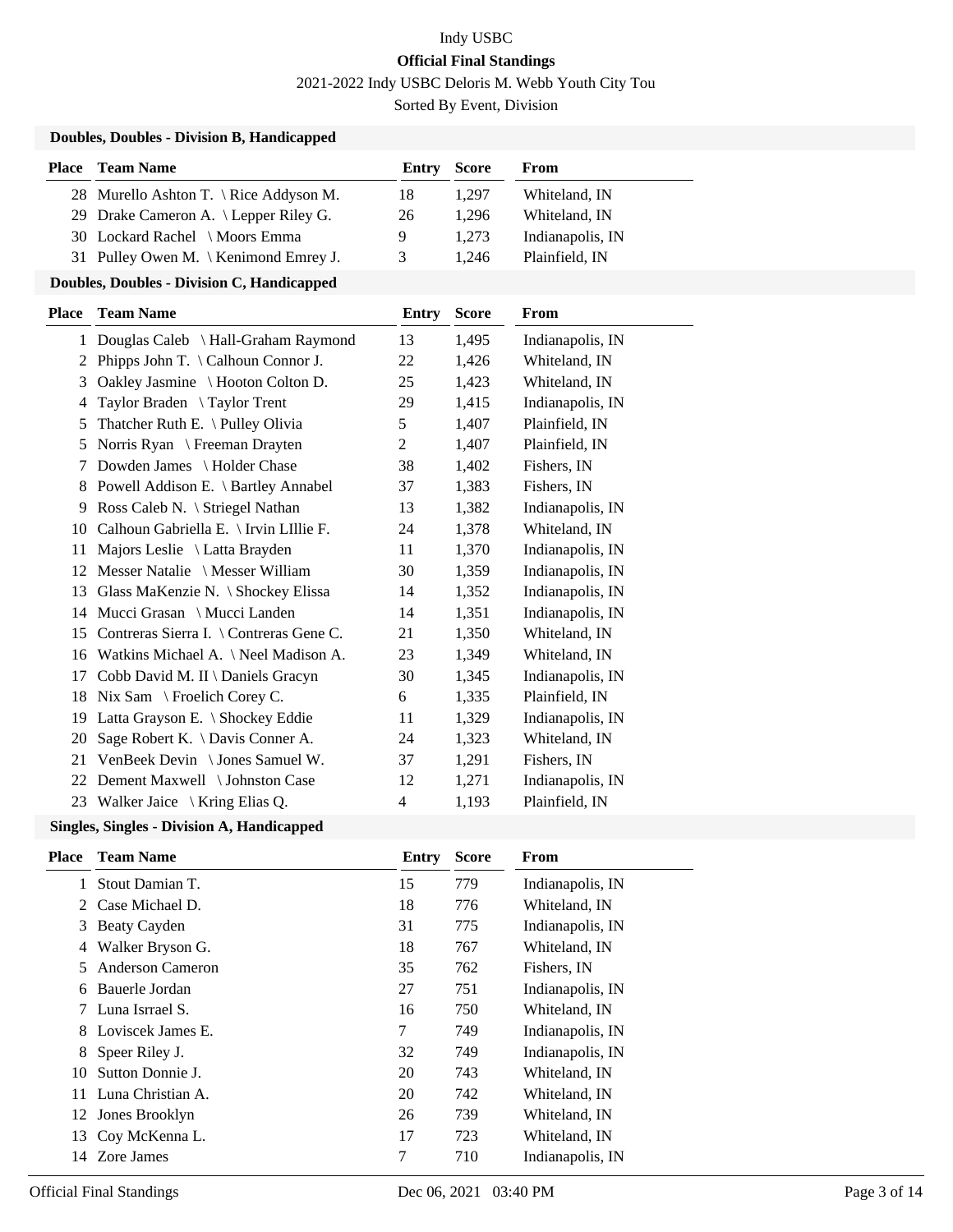2021-2022 Indy USBC Deloris M. Webb Youth City Tou

Sorted By Event, Division

### **Singles, Singles - Division A, Handicapped**

| <b>Place</b> | <b>Team Name</b>       | <b>Entry</b>     | <b>Score</b> | From             |
|--------------|------------------------|------------------|--------------|------------------|
| 15           | Speer Ryan C.          | 32               | 707          | Indianapolis, IN |
|              | 16 White Jr David      | 3                | 705          | Plainfield, IN   |
| 17           | Ross Elliott V.        | $\boldsymbol{7}$ | 704          | Indianapolis, IN |
| 18           | Lundsford Caiden L.    | 16               | 703          | Whiteland, IN    |
| 19           | Hampton Makayla R.     | 28               | 701          | Indianapolis, IN |
| 20           | Pettrie Malakai D.     | 1                | 699          | Plainfield, IN   |
| 21           | Englert Holden         | $8\,$            | 698          | Indianapolis, IN |
| 22           | Arroyo Antonio E.      | 34               | 697          | Fishers, IN      |
| 23           | White Sean             | 27               | 696          | Indianapolis, IN |
| 24           | Thompson Trevar K.     | 32               | 693          | Indianapolis, IN |
| 24           | Jones Alex R.          | 34               | 693          | Fishers, IN      |
| 24           | Wilson Zachary T.      | 36               | 693          | Fishers, IN      |
| 27           | <b>Fiddler Spencer</b> | 34               | 686          | Fishers, IN      |
| 28           | Gorman Ryan            | 21               | 674          | Whiteland, IN    |
| 29           | Russell Cayden M.      | 36               | 662          | Fishers, IN      |
| 30           | McNeely Brady          | $\boldsymbol{7}$ | 659          | Indianapolis, IN |
| 31           | Cruea Zachary          | 8                | 656          | Indianapolis, IN |
|              | 32 Dillard Braydon M.  | 19               | 655          | Whiteland, IN    |
| 33           | <b>Kennedy Meagan</b>  | $\,8\,$          | 654          | Indianapolis, IN |
|              | 34 Herman Ashton       | 27               | 648          | Indianapolis, IN |
|              | 34 Rice Addyson M.     | 18               | 648          | Whiteland, IN    |
|              | 36 Doody Aidan J.      | 16               | 638          | Whiteland, IN    |
|              | 36 Norris Ryan         | $\overline{2}$   | 638          | Plainfield, IN   |
| 38           | Jones Serenity         | 19               | 637          | Whiteland, IN    |
| 39           | Danz Nathan            | 20               | 628          | Whiteland, IN    |
|              | 40 Buchanan Savion     | 1                | 611          | Plainfield, IN   |
| 41           | Owens Keith Jr         | 28               | 608          | Indianapolis, IN |
|              | 42 Estes Carson J.     | 16               | 605          | Whiteland, IN    |
| 43           | Cash Alyssa D.         | 28               | 595          | Indianapolis, IN |
| 44           | Dowden Jackson A.      | 34               | 594          | Fishers, IN      |
| 45           | Kenimond Emrey J.      | 3                | 589          | Plainfield, IN   |
| 45           | Bauerle Lori A.        | 33               | 589          | Indianapolis, IN |
| 47           | Stephenson Bobby       | 32               | 587          | Indianapolis, IN |
| 48           | Kring Elias Q.         | $\overline{4}$   | 563          | Plainfield, IN   |
|              | 49 Lundsford Parker A. | 20               | 549          | Whiteland, IN    |

### **Singles, Singles - Division B, Handicapped**

| <b>Place</b> | <b>Team Name</b>     | Entry | <b>Score</b> | From             |
|--------------|----------------------|-------|--------------|------------------|
|              | Lundsford Chase D.   | 17    | 805          | Whiteland, IN    |
|              | 2 Adkins Nikolaos L. | 26    | 765          | Whiteland, IN    |
|              | 3 Lockard Rachel     | 9     | 761          | Indianapolis, IN |
|              | 4 Messer William     | 30    | 758          | Indianapolis, IN |
|              | 5 Hunt Maris C.      | 36    | 754          | Fishers, IN      |
| 6            | Bastin Nathan        | 26    | 749          | Whiteland, IN    |
|              | Gorman Katelyn       | 21    | 748          | Whiteland, IN    |
|              | West Logan R.        | 23    | 748          | Whiteland, IN    |
| 9            | Moors Emma           | 9     | 744          | Indianapolis, IN |
|              |                      |       |              |                  |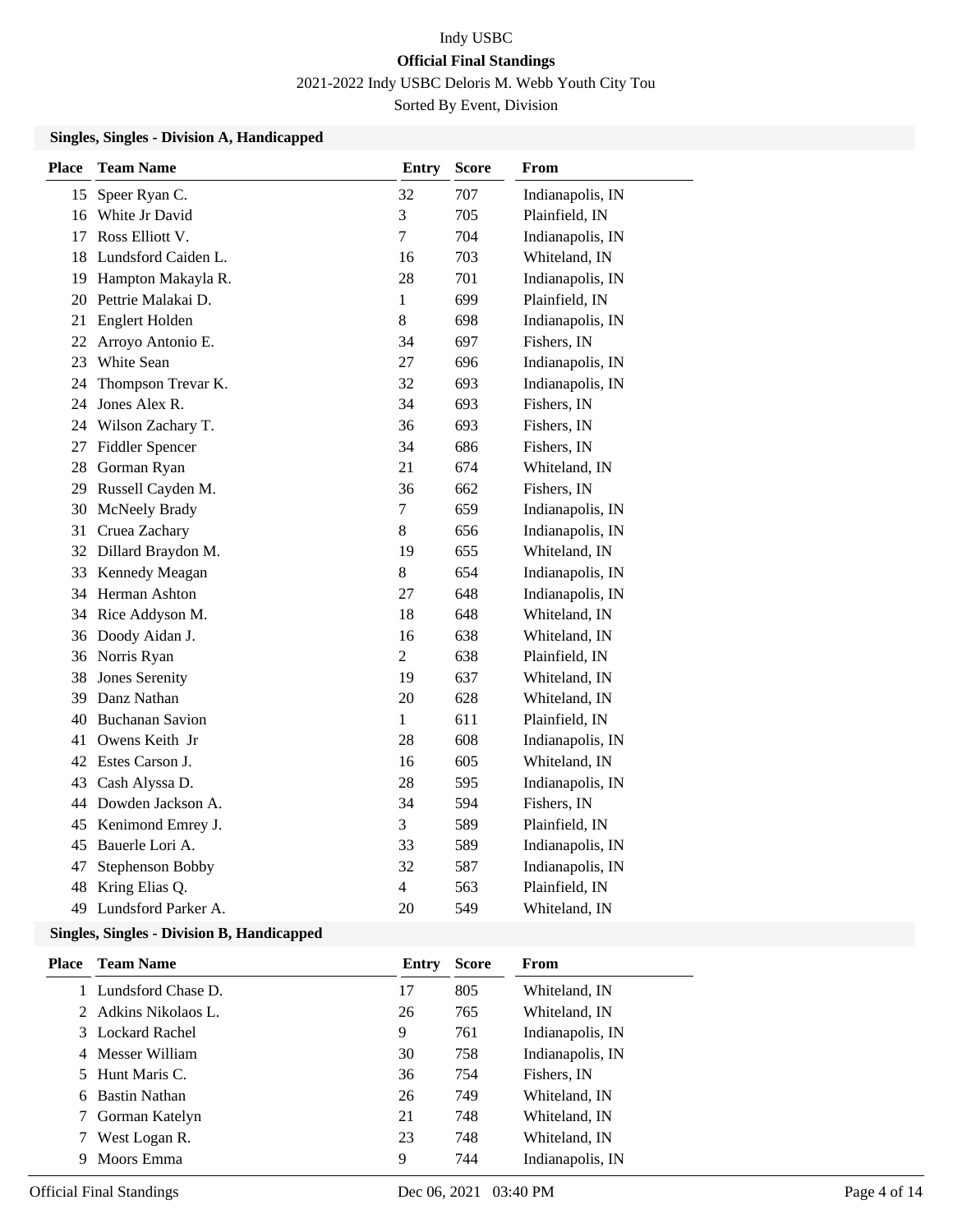2021-2022 Indy USBC Deloris M. Webb Youth City Tou

Sorted By Event, Division

### **Singles, Singles - Division B, Handicapped**

| <b>Place</b> | <b>Team Name</b>          | <b>Entry</b>   | <b>Score</b> | From             |
|--------------|---------------------------|----------------|--------------|------------------|
| 10           | <b>Stailey Ryan</b>       | $\overline{2}$ | 740          | Plainfield, IN   |
| 11           | Freeman Drayten           | $\overline{2}$ | 739          | Plainfield, IN   |
| 11           | Vozniak Nick J.           | 38             | 739          | Fishers, IN      |
| 13           | Murello Ashton T.         | 18             | 735          | Whiteland, IN    |
| 14           | Haugen Harlan C.          | 15             | 732          | Indianapolis, IN |
| 15           | Kellar Aliah              | 29             | 730          | Indianapolis, IN |
| 16           | Hawkins Kyran D.          | 31             | 727          | Indianapolis, IN |
| 17           | Sage Aiden W.             | 26             | 723          | Whiteland, IN    |
| 18           | <b>Bachmann Damien</b>    | $\overline{4}$ | 722          | Plainfield, IN   |
| 19           | Wilson Aiden M.           | 22             | 716          | Whiteland, IN    |
| 20           | Loviscek Elaina           | 10             | 711          | Indianapolis, IN |
| 21           | Kingery Raymond           | 31             | 710          | Indianapolis, IN |
| 22           | Case Richard D.           | 19             | 709          | Whiteland, IN    |
| 23           | Estes Elizabeth M.        | 16             | 707          | Whiteland, IN    |
| 23           | Contreras Gene C.         | 21             | 707          | Whiteland, IN    |
| 23           | <b>Esslinger Xander</b>   | 1              | 707          | Plainfield, IN   |
| 26           | Dowden Joshua W.          | 35             | 703          | Fishers, IN      |
| 27           | Rosson Braxton J.         | 29             | 701          | Indianapolis, IN |
| 28           | <b>Taylor Trent</b>       | 29             | 692          | Indianapolis, IN |
| 28           | Hooton Colton D.          | 25             | 692          | Whiteland, IN    |
| 30           | Hansen Lydia N.           | 8              | 688          | Indianapolis, IN |
| 31           | <b>Rittenhouse Nadiah</b> | 10             | 677          | Indianapolis, IN |
| 32           | Mckeller Jasmine          | 28             | 676          | Indianapolis, IN |
| 33           | Allen Madison             | 16             | 675          | Whiteland, IN    |
| 34           | Stolle Evan               | 35             | 674          | Fishers, IN      |
| 35           | Acton Edan                | 33             | 671          | Indianapolis, IN |
| 35           | Harrison Gavin            | 9              | 671          | Indianapolis, IN |
| 37           | Pulley Owen M.            | 3              | 663          | Plainfield, IN   |
| 37           | Hooten Joshua             | 19             | 663          | Whiteland, IN    |
| 39           | Finley Jonathan J.        | 17             | 659          | Whiteland, IN    |
| 40           | <b>Russell Cameron</b>    | 36             | 651          | Fishers, IN      |
| 41           | Drake Cameron A.          | 26             | 642          | Whiteland, IN    |
| 41           | Lepper Riley G.           | 26             | 642          | Whiteland, IN    |
| 43           | Whittaker Makaylah        | 25             | 641          | Whiteland, IN    |
| 44           | Raphael Caleb             | 12             | 633          | Indianapolis, IN |
| 45           | Albrecht Jake             | 9              | 632          | Indianapolis, IN |
| 46           | Neel Madison A.           | 23             | 631          | Whiteland, IN    |
| 47           | Faulkner Noah             | $27\,$         | 627          | Indianapolis, IN |
| 48           | Mucci Peyten              | 10             | 621          | Indianapolis, IN |
| 49           | <b>Caplinger Ashton</b>   | 3              | 613          | Plainfield, IN   |
| 50           | Dollar Nathanael          | $\mathbf{1}$   | 608          | Plainfield, IN   |
| 51           | Shockey Elissa            | 14             | 598          | Indianapolis, IN |
| 51           | Jones Samuel W.           | 37             | 598          | Fishers, IN      |
| 53           | Stratton Connor J.        | 38             | 595          | Fishers, IN      |
| 53           | Holden Alison R.          | 23             | 595          | Whiteland, IN    |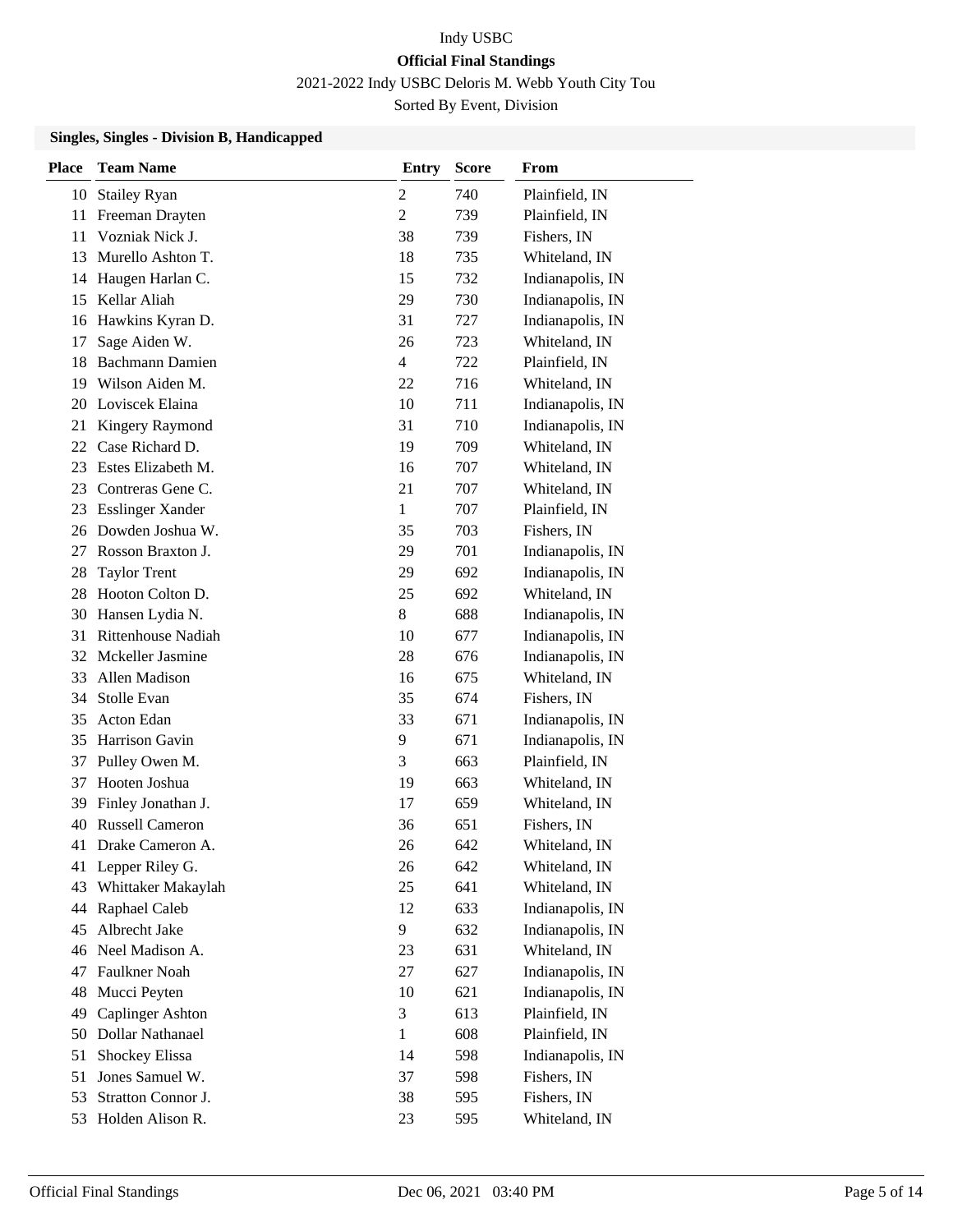2021-2022 Indy USBC Deloris M. Webb Youth City Tou

Sorted By Event, Division

## **Singles, Singles - Division C, Handicapped**

| <b>Place</b> | <b>Team Name</b>                       | <b>Entry</b>   | <b>Score</b> | From                               |
|--------------|----------------------------------------|----------------|--------------|------------------------------------|
| 1            | Mucci Braxton                          | 12             | 769          | Indianapolis, IN                   |
| 2            | Douglas Caleb                          | 13             | 756          | Indianapolis, IN                   |
| 3            | Diers Bree                             | $\overline{c}$ | 755          | Plainfield, IN                     |
| 4            | Thatcher Ruth E.                       | 5              | 749          | Plainfield, IN                     |
| 5            | <b>Holder Chase</b>                    | 38             | 747          | Fishers, IN                        |
| 6            | <b>Bartley Annabel</b>                 | 37             | 735          | Fishers, IN                        |
| 6            | Calhoun Connor J.                      | 22             | 735          | Whiteland, IN                      |
| 8            | Watkins Michael A.                     | 23             | 725          | Whiteland, IN                      |
| 9            | Mucci Landen                           | 14             | 719          | Indianapolis, IN                   |
| 10           | Phipps John T.                         | 22             | 715          | Whiteland, IN                      |
| 11           | Glass MaKenzie N.                      | 14             | 714          | Indianapolis, IN                   |
| 12           | Contreras Sierra I.                    | 21             | 712          | Whiteland, IN                      |
| 12           | Dill Alexander J.                      | 33             | 712          | Indianapolis, IN                   |
| 14           | Daniels Gracyn                         | 30             | 710          | Indianapolis, IN                   |
| 14           | Walker Jaice                           | $\overline{4}$ | 710          | Plainfield, IN                     |
| 16           | <b>Taylor Braden</b>                   | 29             | 702          | Indianapolis, IN                   |
| 17           | Latta Grayson E.                       | 11             | 701          | Indianapolis, IN                   |
| 18           | Majors Leslie                          | 11             | 693          | Indianapolis, IN                   |
| 19           | Ross Caleb N.                          | 13             | 692          | Indianapolis, IN                   |
| 20           | Howard Darriyah                        | 31             | 691          | Indianapolis, IN                   |
| 21           | Bohl Teri L.                           | 22             | 690          | Whiteland, IN                      |
| 22           | Viers Tyler A.                         | 10             | 688          | Indianapolis, IN                   |
| 23           | VenBeek Devin                          | 37             | 684          | Fishers, IN                        |
| 24           | Oakley Jasmine                         | 25             | 682          | Whiteland, IN                      |
| 24           | Irvin LIllie F.                        | 24             | 682          | Whiteland, IN                      |
| 26           | Evans Keagan R.                        | 25             | 679          | Whiteland, IN                      |
| 26           | Shockey Eddie                          | 11             | 679          | Indianapolis, IN                   |
| 26           | Hall-Graham Raymond                    | 13             | 679          | Indianapolis, IN                   |
| 29           | Pulley Olivia                          | 5              | 678          | Plainfield, IN                     |
| 30           | Calhoun Gabriella E.                   | 24             | 671          | Whiteland, IN                      |
| 31           | Cobb David M. II                       | 30             | 664          | Indianapolis, IN                   |
| 32           | Davis Conner A.                        | 24             | 662          | Whiteland, IN                      |
| 33           | Jones Graham                           | 35             | 659          | Fishers, IN                        |
| 33           | Sage Robert K.                         | 24             | 659          | Whiteland, IN                      |
|              | 35 Powell Addison E.                   | 37             | 653          | Fishers, IN                        |
| 36           | Johnston Case                          | 12             | 648          | Indianapolis, IN                   |
|              | 36 Nix Sam                             | 6              | 648          | Plainfield, IN                     |
| 38           | Dowden James                           | 38             | 644          | Fishers, IN                        |
| 39           | Latta Brayden                          | 11             | 642          | Indianapolis, IN                   |
| 39           | <b>Messer Natalie</b>                  | 30             | 642          | Indianapolis, IN                   |
| 41           | <b>Striegel Nathan</b><br>Mucci Grasan | 13             | 640          | Indianapolis, IN                   |
| 42           |                                        | 14             | 637          | Indianapolis, IN                   |
| 42           | Sanders James                          | 17             | 637          | Whiteland, IN                      |
| 44<br>45     | Froelich Corey C.<br>Dement Maxwell    | 6<br>12        | 635<br>630   | Plainfield, IN<br>Indianapolis, IN |
|              |                                        | 4              |              |                                    |
|              | 46 Castner Spencer                     |                | 628          | Plainfield, IN                     |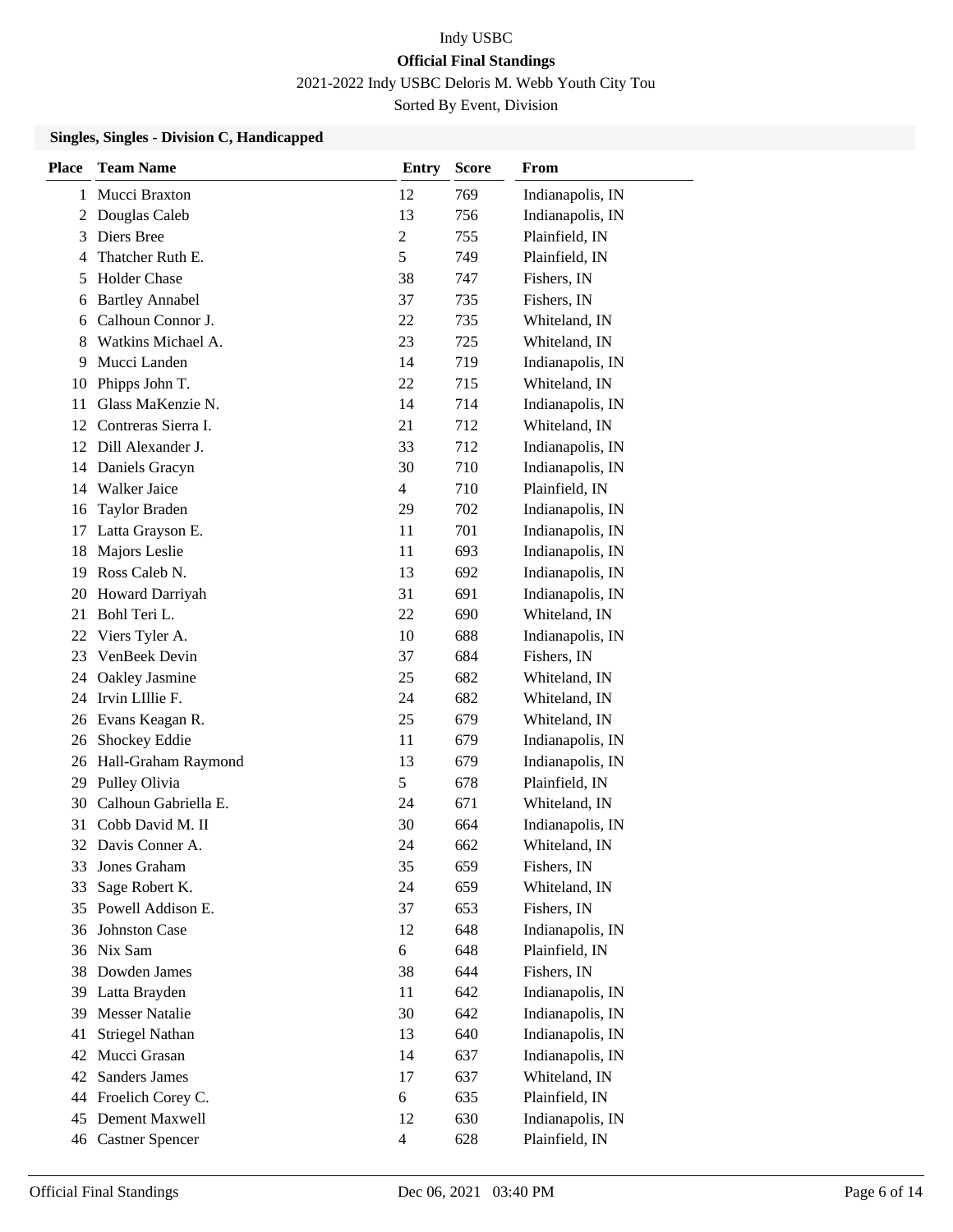2021-2022 Indy USBC Deloris M. Webb Youth City Tou

Sorted By Event, Division

## **All Events Actual, All Events Division - A, Scratch**

| <b>Place</b> | <b>Team Name</b>       | <b>Entry</b>     | <b>Score</b> | From             |
|--------------|------------------------|------------------|--------------|------------------|
| 1            | Pettrie Malakai D.     | $\mathbf{1}$     | 2,151        | Plainfield, IN   |
| 2            | Sutton Donnie J.       | 20               | 2,056        | Whiteland, IN    |
| 3            | Russell Cayden M.      | 36               | 2,004        | Fishers, IN      |
| 4            | Jones Alex R.          | 34               | 1,997        | Fishers, IN      |
| 4            | Stout Damian T.        | 8                | 1,997        | Indianapolis, IN |
| 6            | Case Michael D.        | 18               | 1,974        | Whiteland, IN    |
| 7            | Speer Riley J.         | 32               | 1,964        | Indianapolis, IN |
| 8            | Speer Ryan C.          | 32               | 1,961        | Indianapolis, IN |
| 9            | Kennedy Meagan         | $8\,$            | 1,895        | Indianapolis, IN |
| 10           | Gorman Ryan            | 21               | 1,874        | Whiteland, IN    |
| 11           | Beaty Cayden           | 31               | 1,841        | Indianapolis, IN |
| 12           | Thompson Trevar K.     | 32               | 1,824        | Indianapolis, IN |
| 13           | Dillard Braydon M.     | 19               | 1,814        | Whiteland, IN    |
| 14           | Luna Isrrael S.        | 16               | 1,812        | Whiteland, IN    |
| 15           | Bauerle Jordan         | 27               | 1,791        | Indianapolis, IN |
| 16           | White Sean             | 27               | 1,790        | Indianapolis, IN |
| 17           | Loviscek James E.      | $\tau$           | 1,769        | Indianapolis, IN |
| 18           | Luna Christian A.      | 20               | 1,765        | Whiteland, IN    |
| 19           | White Jr David         | 3                | 1,742        | Plainfield, IN   |
| 19           | Wilson Zachary T.      | 36               | 1,742        | Fishers, IN      |
| 21           | Hampton Makayla R.     | 28               | 1,728        | Indianapolis, IN |
| 22           | <b>Englert Holden</b>  | $8\,$            | 1,726        | Indianapolis, IN |
| 23           | Walker Bryson G.       | 18               | 1,724        | Whiteland, IN    |
| 24           | Arroyo Antonio E.      | 34               | 1,723        | Fishers, IN      |
| 25           | Danz Nathan            | 20               | 1,719        | Whiteland, IN    |
| 26           | Anderson Cameron       | 35               | 1,709        | Fishers, IN      |
| 27           | <b>Buchanan Savion</b> | $\mathbf{1}$     | 1,685        | Plainfield, IN   |
| 28           | Herman Ashton          | 27               | 1,668        | Indianapolis, IN |
| 29           | Zore James             | $\tau$           | 1,650        | Indianapolis, IN |
| 30           | Doody Aidan J.         | 16               | 1,646        | Whiteland, IN    |
| 31           | Lundsford Caiden L.    | 16               | 1,634        | Whiteland, IN    |
| 32           | Jones Brooklyn         | 26               | 1,627        | Whiteland, IN    |
|              | 33 Norris Ryan         | $\overline{c}$   | 1,621        | Plainfield, IN   |
| 34           | Cruea Zachary          | 8                | 1,601        | Indianapolis, IN |
| 35           | Estes Carson J.        | 16               | 1,598        | Whiteland, IN    |
| 36           | Coy McKenna L.         | 17               | 1,591        | Whiteland, IN    |
| 37           | Stephenson Bobby       | 32               | 1,579        | Indianapolis, IN |
| 38           | Ross Elliott V.        | $\boldsymbol{7}$ | 1,576        | Indianapolis, IN |
| 39           | <b>Fiddler Spencer</b> | 34               | 1,566        | Fishers, IN      |
| 40           | Dowden Jackson A.      | 34               | 1,505        | Fishers, IN      |
| 41           | McNeely Brady          | $\tau$           | 1,496        | Indianapolis, IN |
| 42           | Kenimond Emrey J.      | $\mathfrak{Z}$   | 1,495        | Plainfield, IN   |
| 43           | Cash Alyssa D.         | 28               | 1,464        | Indianapolis, IN |
| 44           | Jones Serenity         | 19               | 1,460        | Whiteland, IN    |
| 45           | Lundsford Parker A.    | 20               | 1,458        | Whiteland, IN    |
| 46           | Owens Keith Jr         | 28               | 1,394        | Indianapolis, IN |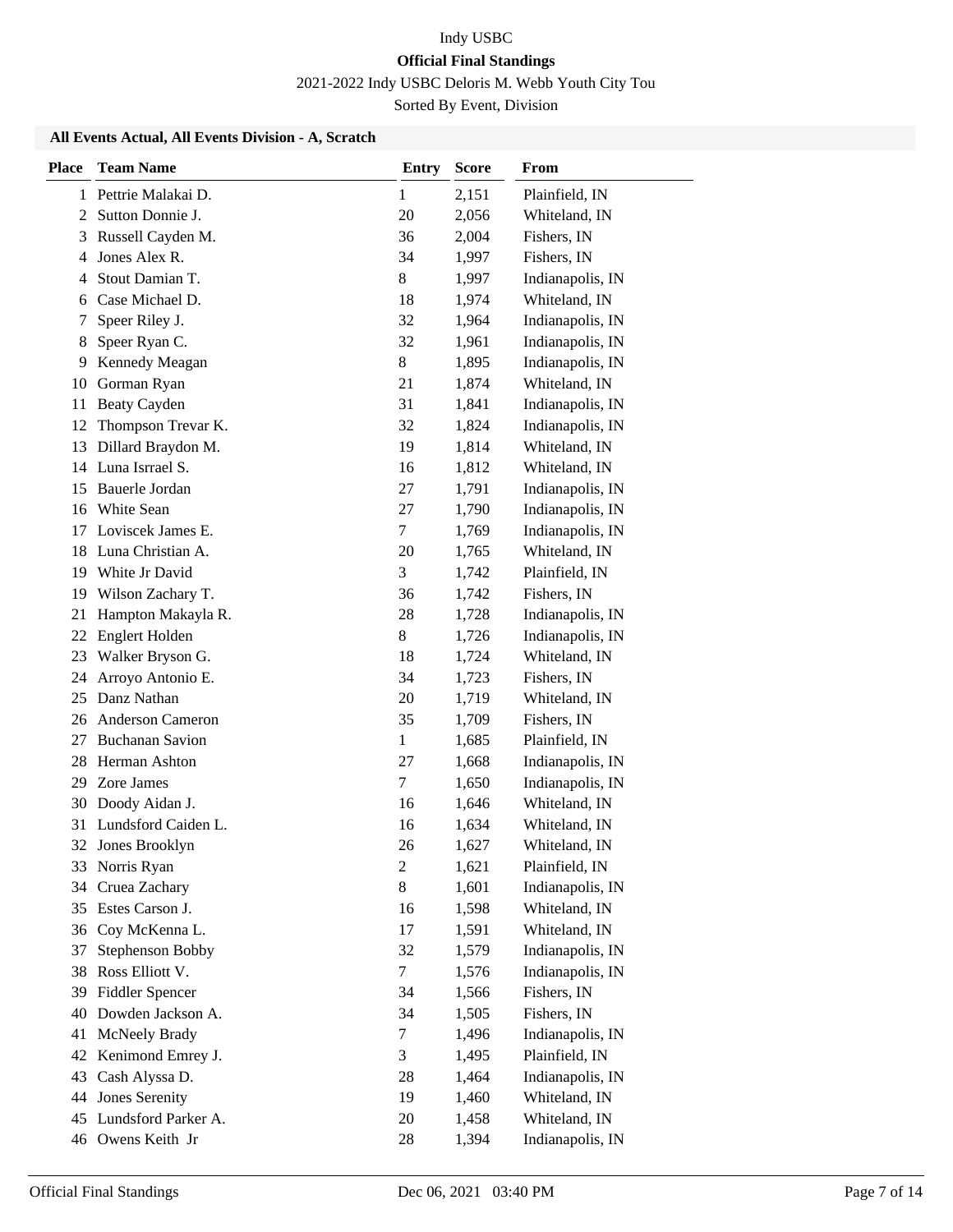2021-2022 Indy USBC Deloris M. Webb Youth City Tou

Sorted By Event, Division

## **All Events Actual, All Events Division - A, Scratch**

| <b>Place</b> | Team Name          | Entry | Score | From             |
|--------------|--------------------|-------|-------|------------------|
|              | 47 Rice Addyson M. | 18    | 1.367 | Whiteland, IN    |
|              | 48 Bauerle Lori A. | 33    | 970   | Indianapolis, IN |
|              | 49 Kring Elias Q.  | 4     | 783   | Plainfield. IN   |

#### **All Events Actual, All Events Division - B, Scratch**

| <b>Place</b>   | <b>Team Name</b>          | <b>Entry</b>   | <b>Score</b> | <b>From</b>      |
|----------------|---------------------------|----------------|--------------|------------------|
| 1              | <b>Stailey Ryan</b>       | $\overline{2}$ | 1,723        | Plainfield, IN   |
| $\overline{2}$ | Dowden Joshua W.          | 35             | 1,700        | Fishers, IN      |
| 3              | Murello Ashton T.         | 18             | 1,673        | Whiteland, IN    |
| 4              | Case Richard D.           | 19             | 1,664        | Whiteland, IN    |
| 5              | Hunt Maris C.             | 36             | 1,604        | Fishers, IN      |
| 6              | Faulkner Noah             | 27             | 1,592        | Indianapolis, IN |
| 7              | <b>Bastin Nathan</b>      | 26             | 1,571        | Whiteland, IN    |
| 8              | Haugen Harlan C.          | 9              | 1,567        | Indianapolis, IN |
| 9              | Lundsford Chase D.        | 17             | 1,566        | Whiteland, IN    |
| 10             | Finley Jonathan J.        | 17             | 1,559        | Whiteland, IN    |
| 11             | <b>Esslinger Xander</b>   | $\mathbf{1}$   | 1,540        | Plainfield, IN   |
| 12             | Vozniak Nick J.           | 38             | 1,538        | Fishers, IN      |
| 13             | Freeman Drayten           | $\overline{2}$ | 1,466        | Plainfield, IN   |
| 14             | Adkins Nikolaos L.        | 26             | 1,452        | Whiteland, IN    |
| 14             | Harrison Gavin            | 9              | 1,452        | Indianapolis, IN |
| 14             | <b>Rittenhouse Nadiah</b> | 10             | 1,452        | Indianapolis, IN |
| 17             | Hawkins Kyran D.          | 31             | 1,446        | Indianapolis, IN |
| 18             | Hansen Lydia N.           | 8              | 1,433        | Indianapolis, IN |
| 19             | West Logan R.             | 23             | 1,422        | Whiteland, IN    |
| 20             | Raphael Caleb             | 12             | 1,419        | Indianapolis, IN |
| 21             | Hooten Joshua             | 19             | 1,401        | Whiteland, IN    |
| 22             | <b>Lockard Rachel</b>     | 9              | 1,397        | Indianapolis, IN |
| 23             | Messer William            | 30             | 1,393        | Indianapolis, IN |
| 24             | Wilson Aiden M.           | 22             | 1,391        | Whiteland, IN    |
| 25             | Contreras Gene C.         | 21             | 1,390        | Whiteland, IN    |
| 26             | Gorman Katelyn            | 21             | 1,387        | Whiteland, IN    |
| 27             | Sage Aiden W.             | 26             | 1,385        | Whiteland, IN    |
| 28             | Rosson Braxton J.         | 29             | 1,374        | Indianapolis, IN |
| 29             | <b>Russell Cameron</b>    | 36             | 1,368        | Fishers, IN      |
| 30             | Stratton Connor J.        | 38             | 1,335        | Fishers, IN      |
| 31             | Whittaker Makaylah        | 25             | 1,325        | Whiteland, IN    |
| 32             | Kellar Aliah              | 29             | 1,323        | Indianapolis, IN |
| 33             | Dollar Nathanael          | $\mathbf{1}$   | 1,314        | Plainfield, IN   |
| 34             | Mckeller Jasmine          | 28             | 1,309        | Indianapolis, IN |
| 35             | Kingery Raymond           | 31             | 1,304        | Indianapolis, IN |
| 36             | Moors Emma                | 9              | 1,298        | Indianapolis, IN |
| 37             | Stolle Evan               | 35             | 1,278        | Fishers, IN      |
| 38             | Pulley Owen M.            | 3              | 1,254        | Plainfield, IN   |
| 39             | <b>Bachmann Damien</b>    | 4              | 1,236        | Plainfield, IN   |
| 40             | Hooton Colton D.          | 25             | 1,202        | Whiteland, IN    |
| 41             | Holden Alison R.          | 23             | 1,201        | Whiteland, IN    |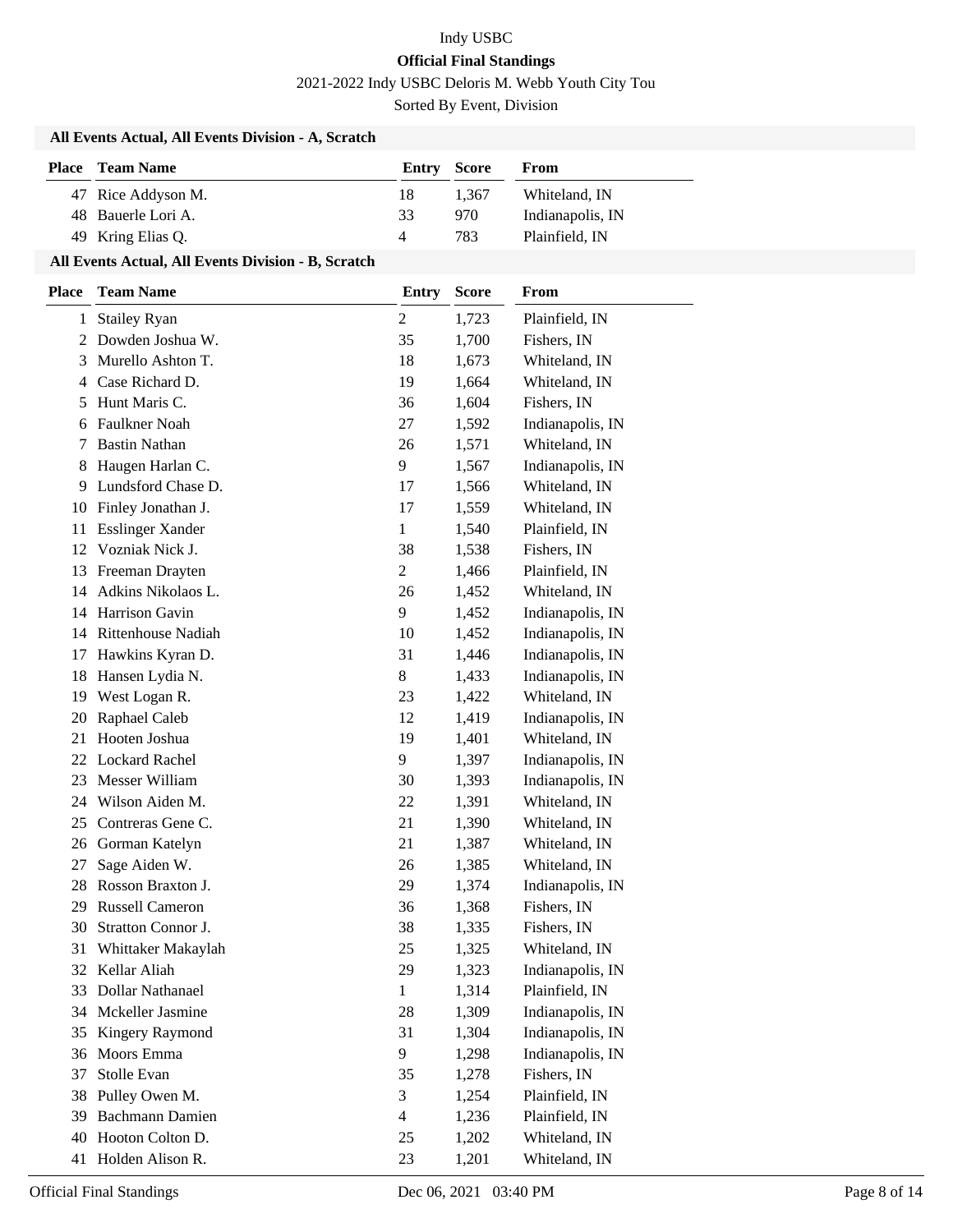2021-2022 Indy USBC Deloris M. Webb Youth City Tou

Sorted By Event, Division

## **All Events Actual, All Events Division - B, Scratch**

| <b>Place</b> | <b>Team Name</b>    | Entry | <b>Score</b> | From             |
|--------------|---------------------|-------|--------------|------------------|
| 42           | Caplinger Ashton    | 3     | 1,197        | Plainfield, IN   |
| 43           | Neel Madison A.     | 23    | 1,139        | Whiteland, IN    |
| 44           | Acton Edan          | 33    | 1,116        | Indianapolis, IN |
| 45           | <b>Taylor Trent</b> | 29    | 1,111        | Indianapolis, IN |
| 46           | Mucci Peyten        | 10    | 1,041        | Indianapolis, IN |
| 47           | Jones Samuel W.     | 37    | 1,035        | Fishers, IN      |
| 48           | Allen Madison       | 16    | 970          | Whiteland, IN    |
| 49           | Estes Elizabeth M.  | 16    | 960          | Whiteland, IN    |
| 50           | Drake Cameron A.    | 26    | 905          | Whiteland, IN    |
| 51           | Loviscek Elaina     | 10    | 870          | Indianapolis, IN |
| 52           | Albrecht Jake       | 9     | 851          | Indianapolis, IN |
| 53           | Lepper Riley G.     | 26    | 841          | Whiteland, IN    |
| 54           | Shockey Elissa      | 14    | 682          | Indianapolis, IN |
| 55           | Heldman Emily       | 33    | 556          | Indianapolis, IN |
| 56           | Mccool Daniel M.    | 10    | 513          | Indianapolis, IN |
| 57           | Burtz Brenden A.    | 4     | 487          | Plainfield, IN   |
|              | 58 Mccool Cole D.   | 10    | 464          | Indianapolis, IN |

### **All Events Actual, All Events Division - C, Scratch**

| <b>Place</b>   | <b>Team Name</b>       | <b>Entry</b>   | <b>Score</b> | From             |
|----------------|------------------------|----------------|--------------|------------------|
| 1              | Mucci Braxton          | 12             | 1,331        | Indianapolis, IN |
| $\overline{c}$ | Bohl Teri L.           | 22             | 1,216        | Whiteland, IN    |
| 3              | Viers Tyler A.         | 10             | 1,189        | Indianapolis, IN |
| 4              | Calhoun Connor J.      | 22             | 1,131        | Whiteland, IN    |
| 5              | Howard Darriyah        | 31             | 1,104        | Indianapolis, IN |
| 6              | <b>Holder Chase</b>    | 38             | 1,085        | Fishers, IN      |
| 7              | <b>Castner Spencer</b> | $\overline{4}$ | 1,078        | Plainfield, IN   |
| 8              | VenBeek Devin          | 37             | 1,065        | Fishers, IN      |
| 9              | Jones Graham           | 35             | 1,054        | Fishers, IN      |
| 10             | Oakley Jasmine         | 25             | 1,052        | Whiteland, IN    |
| 11             | Diers Bree             | 2              | 1,049        | Plainfield, IN   |
| 12             | Thatcher Ruth E.       | 5              | 1,042        | Plainfield, IN   |
| 13             | <b>Taylor Braden</b>   | 29             | 1,037        | Indianapolis, IN |
| 14             | Powell Addison E.      | 37             | 1,008        | Fishers, IN      |
| 15             | Majors Leslie          | 11             | 999          | Indianapolis, IN |
| 16             | Evans Keagan R.        | 25             | 987          | Whiteland, IN    |
| 17             | Watkins Michael A.     | 23             | 969          | Whiteland, IN    |
| 18             | <b>Walker Jaice</b>    | $\overline{4}$ | 965          | Plainfield, IN   |
| 19             | Pulley Olivia          | 5              | 954          | Plainfield, IN   |
| 20             | Contreras Sierra I.    | 21             | 949          | Whiteland, IN    |
| 21             | Hall-Graham Raymond    | 12             | 937          | Indianapolis, IN |
| 22             | <b>Sanders James</b>   | 17             | 931          | Whiteland, IN    |
| 23             | Dill Alexander J.      | 33             | 927          | Indianapolis, IN |
| 24             | Daniels Gracyn         | 30             | 919          | Indianapolis, IN |
| 25             | Calhoun Gabriella E.   | 24             | 878          | Whiteland, IN    |
| 26             | <b>Striegel Nathan</b> | 13             | 876          | Indianapolis, IN |
| 27             | Glass MaKenzie N.      | 13             | 868          | Indianapolis, IN |
|                |                        |                |              |                  |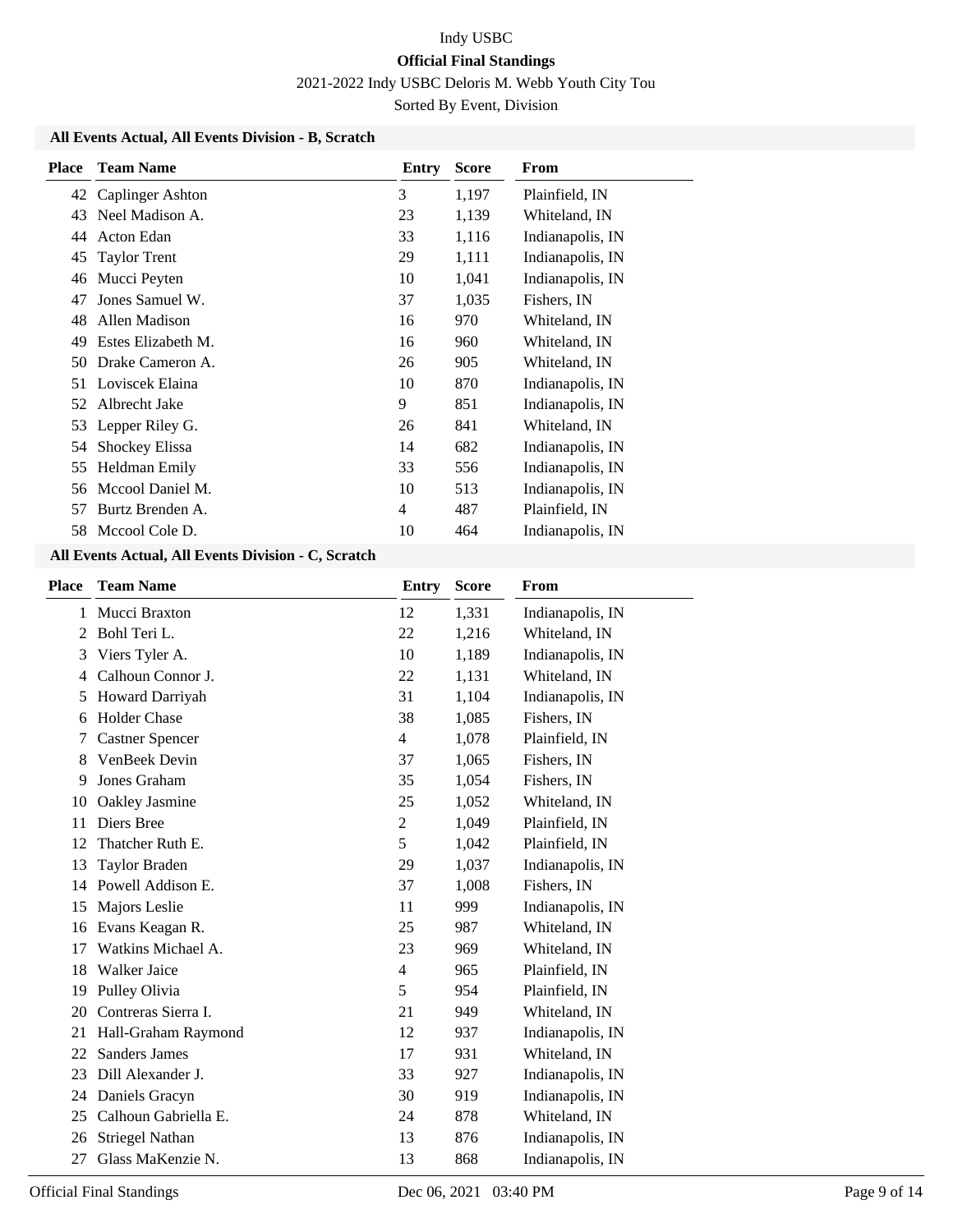2021-2022 Indy USBC Deloris M. Webb Youth City Tou

Sorted By Event, Division

## **All Events Actual, All Events Division - C, Scratch**

| <b>Place</b> | <b>Team Name</b>       | <b>Entry</b> | <b>Score</b> | <b>From</b>      |
|--------------|------------------------|--------------|--------------|------------------|
| 28           | <b>Johnston Case</b>   | 12           | 859          | Indianapolis, IN |
| 29           | Douglas Caleb          | 13           | 832          | Indianapolis, IN |
| 30           | <b>Bartley Annabel</b> | 37           | 783          | Fishers, IN      |
| 31           | Mucci Landen           | 14           | 781          | Indianapolis, IN |
| 32           | Ross Caleb N.          | 13           | 761          | Indianapolis, IN |
| 33           | Irvin LIllie F.        | 24           | 736          | Whiteland, IN    |
| 34           | Dowden James           | 38           | 731          | Fishers, IN      |
| 35           | Cobb David M. II       | 30           | 719          | Indianapolis, IN |
| 36           | Mucci Grasan           | 14           | 718          | Indianapolis, IN |
| 37           | Phipps John T.         | 22           | 649          | Whiteland, IN    |
| 38           | Dement Maxwell         | 12           | 646          | Indianapolis, IN |
| 39           | Latta Brayden          | 11           | 629          | Indianapolis, IN |
| 40           | Davis Conner A.        | 24           | 624          | Whiteland, IN    |
| 41           | Shockey Eddie          | 11           | 525          | Indianapolis, IN |
| 42           | Froelich Corey C.      | 6            | 514          | Plainfield, IN   |
| 43           | Sage Robert K.         | 24           | 506          | Whiteland, IN    |
| 44           | <b>Messer Natalie</b>  | 30           | 488          | Indianapolis, IN |
| 45           | Latta Grayson E.       | 11           | 480          | Indianapolis, IN |
| 46           | Vignes Noah            | 15           | 374          | Indianapolis, IN |
| 47           | Nix Sam                | 6            | 328          | Plainfield, IN   |
| 48           | Landrum Katherine      | 11           | 310          | Indianapolis, IN |
| 48           | <b>Stevens Zoe</b>     | 13           | 310          | Indianapolis, IN |
| 50           | Cressy Hunter M.       | 12           | 296          | Indianapolis, IN |
| 51           | Jackson Christopher    | 15           | 279          | Indianapolis, IN |
| 52           | Aldrich Samuel W.      | 14           | 258          | Indianapolis, IN |
| 53           | Landrum Benjamin       | 14           | 238          | Indianapolis, IN |
| 54           | Schaeffer Bentleigh    | 33           | 234          | Indianapolis, IN |
| 55           | <b>Boles Emily</b>     | 5            | 207          | Plainfield, IN   |
| 56           | <b>Boles Kathryn</b>   | 5            | 197          | Plainfield, IN   |
| 57           | Didion Kimberly        | 33           | 177          | Indianapolis, IN |

#### **All Events Handicap, All Events Division - A, Handicapped**

| <b>Place</b> | <b>Team Name</b>   | Entry | <b>Score</b> | From             |
|--------------|--------------------|-------|--------------|------------------|
| 1            | Stout Damian T.    | 8     | 2,222        | Indianapolis, IN |
| 2            | Case Michael D.    | 18    | 2,217        | Whiteland, IN    |
| 3            | Luna Isrrael S.    | 16    | 2,199        | Whiteland, IN    |
| 4            | Gorman Ryan        | 21    | 2,198        | Whiteland, IN    |
| 5            | Hampton Makayla R. | 28    | 2,187        | Indianapolis, IN |
| 6            | Anderson Cameron   | 35    | 2,159        | Fishers, IN      |
|              | Pettrie Malakai D. | 1     | 2,151        | Plainfield, IN   |
| 8            | Beaty Cayden       | 31    | 2,147        | Indianapolis, IN |
| 9            | Englert Holden     | 8     | 2,140        | Indianapolis, IN |
| 10           | Dillard Braydon M. | 19    | 2,120        | Whiteland, IN    |
| 11           | Bauerle Jordan     | 27    | 2,097        | Indianapolis, IN |
| 12           | Jones Brooklyn     | 26    | 2,095        | Whiteland, IN    |
| 13           | Loviscek James E.  | 7     | 2,093        | Indianapolis, IN |
| 13           | White Jr David     | 3     | 2,093        | Plainfield, IN   |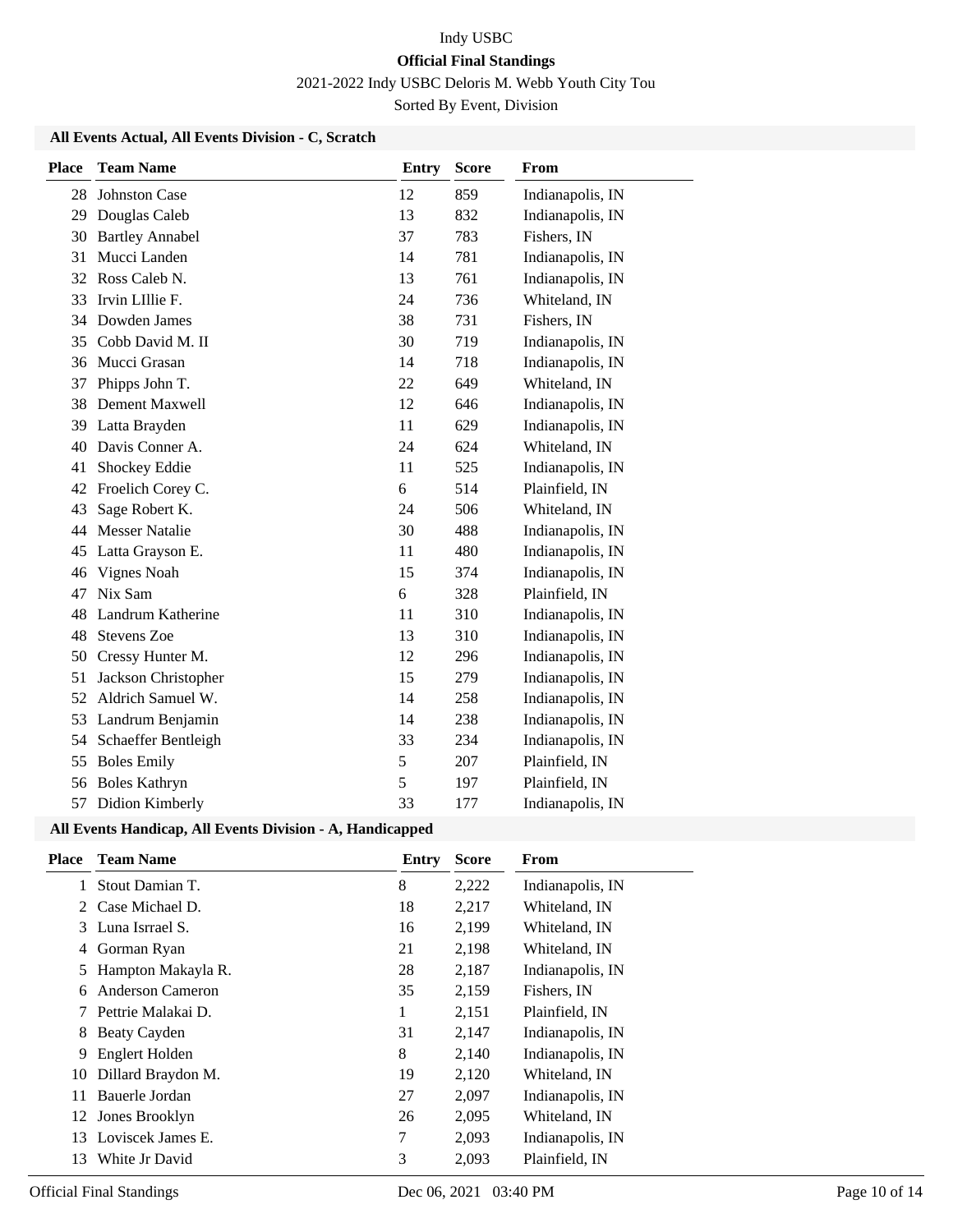2021-2022 Indy USBC Deloris M. Webb Youth City Tou

Sorted By Event, Division

## **All Events Handicap, All Events Division - A, Handicapped**

| <b>Place</b> | <b>Team Name</b>       | <b>Entry</b>     | <b>Score</b> | From             |
|--------------|------------------------|------------------|--------------|------------------|
| 15           | Sutton Donnie J.       | 20               | 2,092        | Whiteland, IN    |
| 16           | White Sean             | 27               | 2,060        | Indianapolis, IN |
| 17           | Lundsford Caiden L.    | 16               | 2,057        | Whiteland, IN    |
| 18           | Wilson Zachary T.      | 36               | 2,048        | Fishers, IN      |
| 19           | Ross Elliott V.        | $\tau$           | 2,044        | Indianapolis, IN |
| 20           | Speer Ryan C.          | 32               | 2,024        | Indianapolis, IN |
| 21           | Coy McKenna L.         | 17               | 2,014        | Whiteland, IN    |
|              | 22 Zore James          | $\boldsymbol{7}$ | 2,010        | Indianapolis, IN |
| 23           | Norris Ryan            | $\overline{2}$   | 2,008        | Plainfield, IN   |
| 23           | Luna Christian A.      | 20               | 2,008        | Whiteland, IN    |
| 25           | Russell Cayden M.      | 36               | 2,004        | Fishers, IN      |
| 26           | Jones Alex R.          | 34               | 1,997        | Fishers, IN      |
| 27           | Speer Riley J.         | 32               | 1,991        | Indianapolis, IN |
| 28           | <b>Fiddler Spencer</b> | 34               | 1,989        | Fishers, IN      |
| 29           | Walker Bryson G.       | 18               | 1,967        | Whiteland, IN    |
| 30           | Arroyo Antonio E.      | 34               | 1,966        | Fishers, IN      |
| 31           | McNeely Brady          | $\boldsymbol{7}$ | 1,964        | Indianapolis, IN |
| 32           | Cruea Zachary          | $8\,$            | 1,952        | Indianapolis, IN |
| 33           | Thompson Trevar K.     | 32               | 1,941        | Indianapolis, IN |
| 34           | Kenimond Emrey J.      | 3                | 1,936        | Plainfield, IN   |
| 35           | Herman Ashton          | 27               | 1,929        | Indianapolis, IN |
| 36           | Jones Serenity         | 19               | 1,928        | Whiteland, IN    |
| 37           | Kennedy Meagan         | $8\,$            | 1,895        | Indianapolis, IN |
| 38           | Dowden Jackson A.      | 34               | 1,883        | Fishers, IN      |
| 39           | Doody Aidan J.         | 16               | 1,871        | Whiteland, IN    |
| 40           | Danz Nathan            | 20               | 1,863        | Whiteland, IN    |
| 41           | Owens Keith Jr         | 28               | 1,844        | Indianapolis, IN |
|              | 42 Rice Addyson M.     | 18               | 1,835        | Whiteland, IN    |
| 43           | Cash Alyssa D.         | 28               | 1,797        | Indianapolis, IN |
|              | 44 Estes Carson J.     | 16               | 1,787        | Whiteland, IN    |
|              | 45 Buchanan Savion     | $\mathbf{1}$     | 1,775        | Plainfield, IN   |
| 46           | Stephenson Bobby       | 32               | 1,696        | Indianapolis, IN |
| 47           | Lundsford Parker A.    | 20               | 1,692        | Whiteland, IN    |
| 48           | Bauerle Lori A.        | 33               | 1,204        | Indianapolis, IN |
| 49           | Kring Elias Q.         | $\overline{4}$   | 1,071        | Plainfield, IN   |

### **All Events Handicap, All Events Division - B, Handicapped**

|                     | Entry                                                                                                                                           | <b>Score</b> | From             |
|---------------------|-------------------------------------------------------------------------------------------------------------------------------------------------|--------------|------------------|
|                     | 18                                                                                                                                              | 2,294        | Whiteland, IN    |
|                     | 2                                                                                                                                               | 2,285        | Plainfield, IN   |
|                     | 9                                                                                                                                               | 2,233        | Indianapolis, IN |
|                     | 23                                                                                                                                              | 2,223        | Whiteland, IN    |
| <b>Stailey Ryan</b> | $\overline{2}$                                                                                                                                  | 2,218        | Plainfield, IN   |
|                     | 26                                                                                                                                              | 2,201        | Whiteland, IN    |
|                     | 35                                                                                                                                              | 2,195        | Fishers, IN      |
| Case Richard D.     | 19                                                                                                                                              | 2,186        | Whiteland, IN    |
| Messer William      | 30                                                                                                                                              | 2,185        | Indianapolis, IN |
|                     | <b>Team Name</b><br>1 Murello Ashton T.<br>2 Freeman Drayten<br>3 Haugen Harlan C.<br>West Logan R.<br>5<br>Bastin Nathan<br>7 Dowden Joshua W. |              |                  |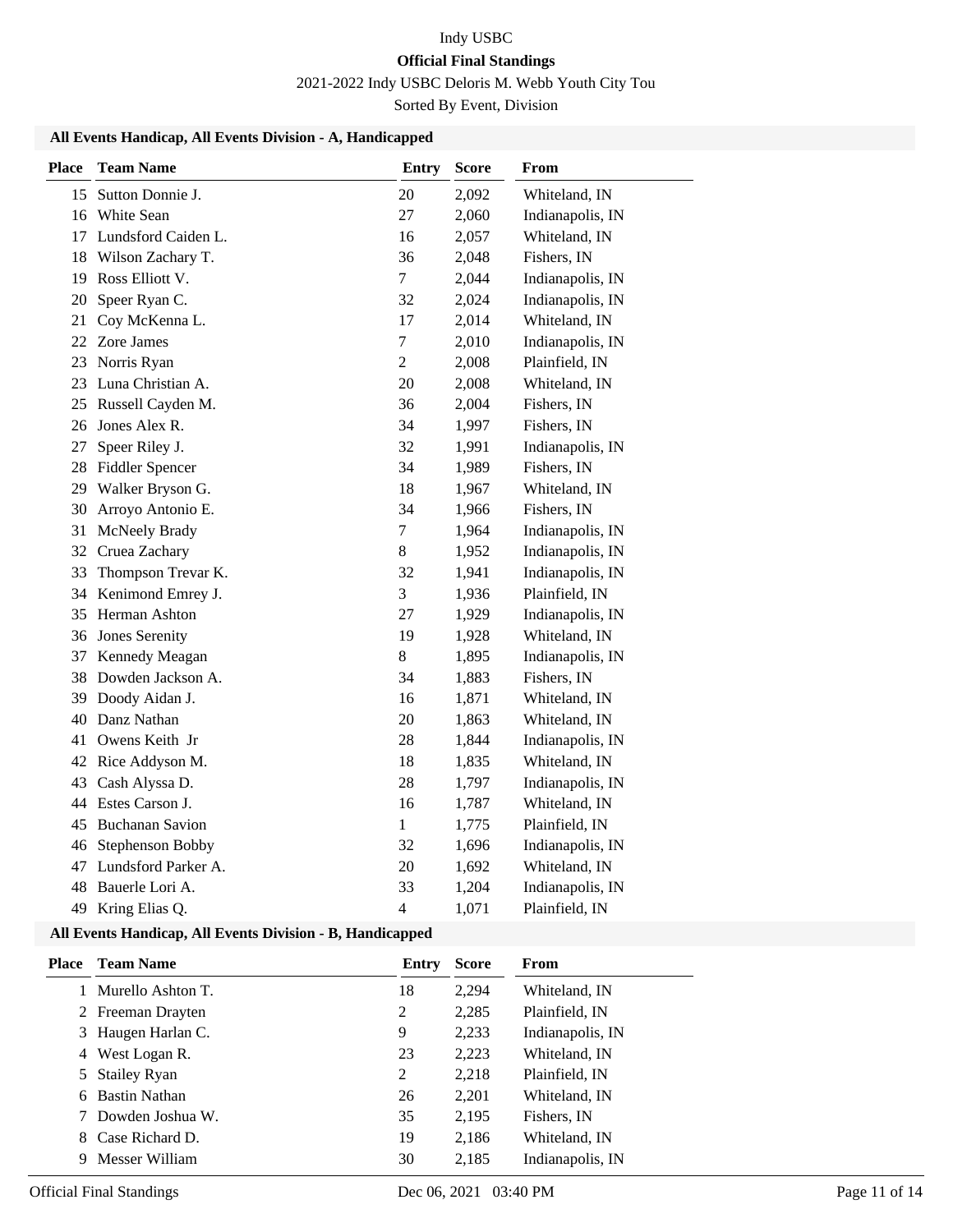2021-2022 Indy USBC Deloris M. Webb Youth City Tou

Sorted By Event, Division

### **All Events Handicap, All Events Division - B, Handicapped**

| <b>Place</b> | <b>Team Name</b>          | <b>Entry</b>   | <b>Score</b> | From             |
|--------------|---------------------------|----------------|--------------|------------------|
| 10           | Lundsford Chase D.        | 17             | 2,178        | Whiteland, IN    |
| 11           | Hawkins Kyran D.          | 31             | 2,166        | Indianapolis, IN |
| 12           | Adkins Nikolaos L.        | 26             | 2,163        | Whiteland, IN    |
| 13           | Faulkner Noah             | 27             | 2,159        | Indianapolis, IN |
| 14           | Wilson Aiden M.           | 22             | 2,156        | Whiteland, IN    |
| 15           | Contreras Gene C.         | 21             | 2,155        | Whiteland, IN    |
| 16           | Gorman Katelyn            | 21             | 2,143        | Whiteland, IN    |
| 17           | Sage Aiden W.             | 26             | 2,141        | Whiteland, IN    |
| 18           | <b>Lockard Rachel</b>     | 9              | 2,135        | Indianapolis, IN |
| 19           | Kellar Aliah              | 29             | 2,133        | Indianapolis, IN |
| 20           | Hunt Maris C.             | 36             | 2,126        | Fishers, IN      |
| 21           | Harrison Gavin            | 9              | 2,118        | Indianapolis, IN |
| 21           | <b>Bachmann Damien</b>    | 4              | 2,118        | Plainfield, IN   |
| 23           | Hooten Joshua             | 19             | 2,103        | Whiteland, IN    |
| 24           | Finley Jonathan J.        | 17             | 2,099        | Whiteland, IN    |
| 25           | <b>Esslinger Xander</b>   | 1              | 2,080        | Plainfield, IN   |
| 26           | Raphael Caleb             | 12             | 2,067        | Indianapolis, IN |
| 26           | Rosson Braxton J.         | 29             | 2,067        | Indianapolis, IN |
| 28           | <b>Russell Cameron</b>    | 36             | 2,061        | Fishers, IN      |
| 29           | Vozniak Nick J.           | 38             | 2,042        | Fishers, IN      |
| 30           | <b>Rittenhouse Nadiah</b> | 10             | 2,037        | Indianapolis, IN |
| 31           | Kingery Raymond           | 31             | 2,033        | Indianapolis, IN |
| 32           | Hooton Colton D.          | 25             | 2,030        | Whiteland, IN    |
| 33           | Hansen Lydia N.           | 8              | 2,018        | Indianapolis, IN |
| 33           | Moors Emma                | 9              | 2,018        | Indianapolis, IN |
| 35           | Stolle Evan               | 35             | 2,016        | Fishers, IN      |
| 36           | Whittaker Makaylah        | 25             | 2,009        | Whiteland, IN    |
| 37           | Mckeller Jasmine          | 28             | 2,002        | Indianapolis, IN |
| 38           | <b>Taylor Trent</b>       | 29             | 1,993        | Indianapolis, IN |
| 39           | Acton Edan                | 33             | 1,971        | Indianapolis, IN |
| 40           | Dollar Nathanael          | 1              | 1,944        | Plainfield, IN   |
| 41           | Neel Madison A.           | 23             | 1,922        | Whiteland, IN    |
|              | 42 Pulley Owen M.         | 3              | 1,920        | Plainfield, IN   |
| 42           | Stratton Connor J.        | 38             | 1,920        | Fishers, IN      |
| 44           | <b>Caplinger Ashton</b>   | 3              | 1,917        | Plainfield, IN   |
| 45           | Jones Samuel W.           | 37             | 1,908        | Fishers, IN      |
| 46           | Mucci Peyten              | 10             | 1,860        | Indianapolis, IN |
| 47           | Holden Alison R.          | 23             | 1,840        | Whiteland, IN    |
| 48           | Loviscek Elaina           | 10             | 1,410        | Indianapolis, IN |
| 49           | Estes Elizabeth M.        | 16             | 1,350        | Whiteland, IN    |
| 50           | Allen Madison             | 16             | 1,348        | Whiteland, IN    |
| 51           | Albrecht Jake             | 9              | 1,343        | Indianapolis, IN |
| 52           | Drake Cameron A.          | 26             | 1,301        | Whiteland, IN    |
| 53           | Lepper Riley G.           | 26             | 1,279        | Whiteland, IN    |
| 54           | Shockey Elissa            | 14             | 1,258        | Indianapolis, IN |
| 55           | Burtz Brenden A.          | $\overline{4}$ | 763          | Plainfield, IN   |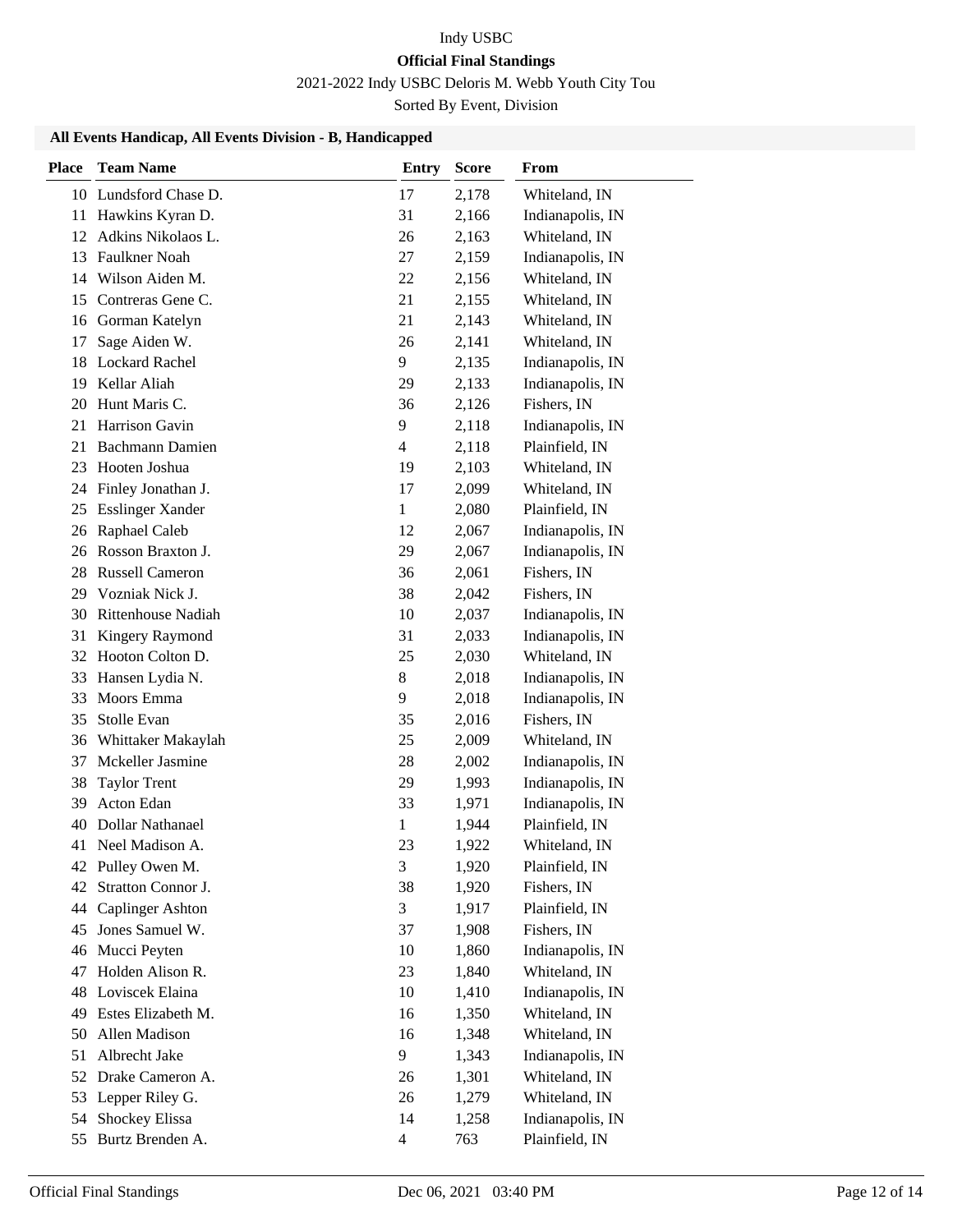2021-2022 Indy USBC Deloris M. Webb Youth City Tou

Sorted By Event, Division

## **All Events Handicap, All Events Division - B, Handicapped**

| Place | Team Name           |    | <b>Entry Score</b> | From             |
|-------|---------------------|----|--------------------|------------------|
|       | 56 Heldman Emily    | 33 | 727                | Indianapolis, IN |
|       | 57 Mccool Daniel M. | 10 | 723                | Indianapolis, IN |
|       | 58 Mccool Cole D.   | 10 | 653                | Indianapolis, IN |

#### **All Events Handicap, All Events Division - C, Handicapped**

| <b>Place</b> | <b>Team Name</b>       | <b>Entry</b>   | <b>Score</b> | From             |  |
|--------------|------------------------|----------------|--------------|------------------|--|
| $\mathbf{1}$ | Diers Bree             | $\overline{2}$ | 2,300        | Plainfield, IN   |  |
| 2            | Mucci Braxton          | 12             | 2,276        | Indianapolis, IN |  |
| 3            | Holder Chase           | 38             | 2,219        | Fishers, IN      |  |
| 4            | Taylor Braden          | 29             | 2,180        | Indianapolis, IN |  |
| 5            | Calhoun Connor J.      | 22             | 2,166        | Whiteland, IN    |  |
| 6            | Pulley Olivia          | 5              | 2,160        | Plainfield, IN   |  |
| 7            | <b>Bartley Annabel</b> | 37             | 2,151        | Fishers, IN      |  |
| 8            | Thatcher Ruth E.       | 5              | 2,149        | Plainfield, IN   |  |
| 9            | Viers Tyler A.         | 10             | 2,143        | Indianapolis, IN |  |
| 9            | Bohl Teri L.           | 22             | 2,143        | Whiteland, IN    |  |
| 11           | Glass MaKenzie N.      | 13             | 2,137        | Indianapolis, IN |  |
| 12           | Oakley Jasmine         | 25             | 2,132        | Whiteland, IN    |  |
| 13           | Howard Darriyah        | 31             | 2,112        | Indianapolis, IN |  |
| 14           | Ross Caleb N.          | 13             | 2,102        | Indianapolis, IN |  |
| 15           | Evans Keagan R.        | 25             | 2,094        | Whiteland, IN    |  |
| 16           | Jones Graham           | 35             | 2,089        | Fishers, IN      |  |
| 17           | Dill Alexander J.      | 33             | 2,088        | Indianapolis, IN |  |
| 18           | Walker Jaice           | $\overline{4}$ | 2,081        | Plainfield, IN   |  |
| 19           | Watkins Michael A.     | 23             | 2,076        | Whiteland, IN    |  |
| 20           | Calhoun Gabriella E.   | 24             | 2,075        | Whiteland, IN    |  |
| 21           | Contreras Sierra I.    | 21             | 2,065        | Whiteland, IN    |  |
| 22           | Phipps John T.         | 22             | 2,053        | Whiteland, IN    |  |
| 23           | VenBeek Devin          | 37             | 2,046        | Fishers, IN      |  |
| 24           | Irvin LIllie F.        | 24             | 2,041        | Whiteland, IN    |  |
| 25           | Majors Leslie          | 11             | 2,034        | Indianapolis, IN |  |
| 26           | Daniels Gracyn         | 30             | 2,008        | Indianapolis, IN |  |
| 27           | Powell Addison E.      | 37             | 1,998        | Fishers, IN      |  |
| 28           | Sage Robert K.         | 24             | 1,991        | Whiteland, IN    |  |
| 29           | Cobb David M. II       | 30             | 1,988        | Indianapolis, IN |  |
| 30           | <b>Castner Spencer</b> | $\overline{4}$ | 1,987        | Plainfield, IN   |  |
| 31           | Mucci Grasan           | 14             | 1,978        | Indianapolis, IN |  |
| 32           | Mucci Landen           | 14             | 1,969        | Indianapolis, IN |  |
|              | 33 Hall-Graham Raymond | 12             | 1,963        | Indianapolis, IN |  |
| 34           | Dement Maxwell         | 12             | 1,960        | Indianapolis, IN |  |
| 35           | Sanders James          | 17             | 1,957        | Whiteland, IN    |  |
| 36           | Davis Conner A.        | 24             | 1,947        | Whiteland, IN    |  |
| 37           | Dowden James           | 38             | 1,946        | Fishers, IN      |  |
| 38           | Johnston Case          | 12             | 1,930        | Indianapolis, IN |  |
| 39           | <b>Messer Natalie</b>  | 30             | 1,928        | Indianapolis, IN |  |
| 40           | <b>Striegel Nathan</b> | 13             | 1,902        | Indianapolis, IN |  |
| 41           | Douglas Caleb          | 13             | 1,582        | Indianapolis, IN |  |